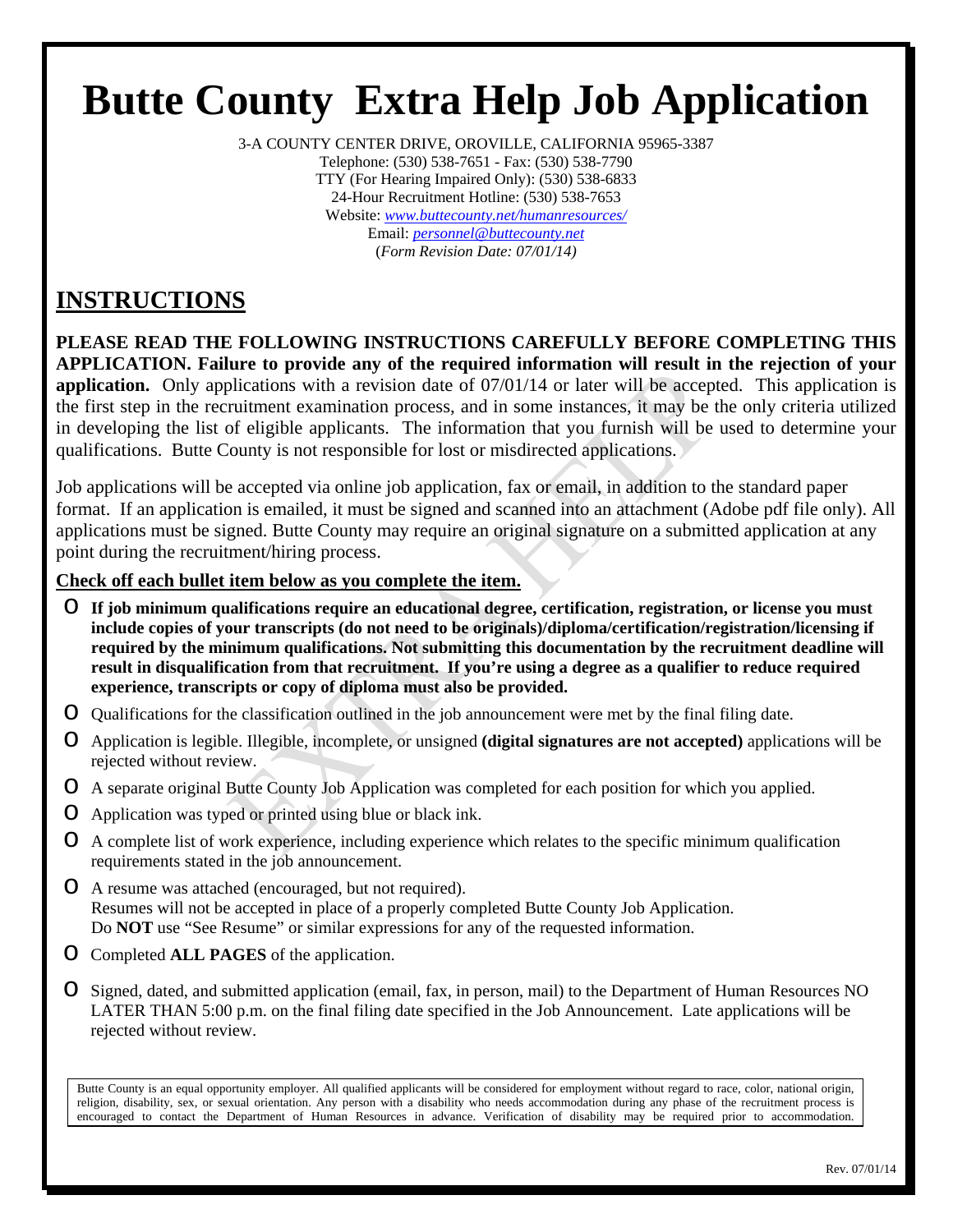## **BUTTE COUNTY DEPARTMENT OF HUMAN RESOURCES EXTRA HELP JOB APPLICATION**

| 1. POSITION                                                                                                                                                                                                                                                                                                                                                                                                                                                                                                                                                                                                                                                                                                                                                                                                                                                                                                                                                                                                                                       |                |  |                                                                                                                                                                                                                                         |  |                                         |                         |                          |        |                                   |            |                                         |
|---------------------------------------------------------------------------------------------------------------------------------------------------------------------------------------------------------------------------------------------------------------------------------------------------------------------------------------------------------------------------------------------------------------------------------------------------------------------------------------------------------------------------------------------------------------------------------------------------------------------------------------------------------------------------------------------------------------------------------------------------------------------------------------------------------------------------------------------------------------------------------------------------------------------------------------------------------------------------------------------------------------------------------------------------|----------------|--|-----------------------------------------------------------------------------------------------------------------------------------------------------------------------------------------------------------------------------------------|--|-----------------------------------------|-------------------------|--------------------------|--------|-----------------------------------|------------|-----------------------------------------|
|                                                                                                                                                                                                                                                                                                                                                                                                                                                                                                                                                                                                                                                                                                                                                                                                                                                                                                                                                                                                                                                   |                |  |                                                                                                                                                                                                                                         |  |                                         |                         |                          |        |                                   |            |                                         |
| 3. NAME                                                                                                                                                                                                                                                                                                                                                                                                                                                                                                                                                                                                                                                                                                                                                                                                                                                                                                                                                                                                                                           | First          |  |                                                                                                                                                                                                                                         |  |                                         |                         | Middle Initial           | Last   |                                   |            |                                         |
|                                                                                                                                                                                                                                                                                                                                                                                                                                                                                                                                                                                                                                                                                                                                                                                                                                                                                                                                                                                                                                                   |                |  |                                                                                                                                                                                                                                         |  |                                         |                         |                          |        |                                   |            |                                         |
|                                                                                                                                                                                                                                                                                                                                                                                                                                                                                                                                                                                                                                                                                                                                                                                                                                                                                                                                                                                                                                                   |                |  | 4. STREET ADDRESS (city, state, zip)                                                                                                                                                                                                    |  |                                         |                         |                          |        |                                   |            |                                         |
| (If different from above)                                                                                                                                                                                                                                                                                                                                                                                                                                                                                                                                                                                                                                                                                                                                                                                                                                                                                                                                                                                                                         |                |  | 5. MAILING ADDRESS (city, state, zip)                                                                                                                                                                                                   |  |                                         |                         |                          |        |                                   |            |                                         |
| <b>6. HOME PHONE</b><br>(include area code)                                                                                                                                                                                                                                                                                                                                                                                                                                                                                                                                                                                                                                                                                                                                                                                                                                                                                                                                                                                                       |                |  |                                                                                                                                                                                                                                         |  | 7. MESSAGE PHONE<br>(include area code) |                         | 8. EMAIL                 |        |                                   |            |                                         |
| А.<br>B.                                                                                                                                                                                                                                                                                                                                                                                                                                                                                                                                                                                                                                                                                                                                                                                                                                                                                                                                                                                                                                          |                |  | 9. COUNTY EMPLOYMENT<br>If you are currently employed at Butte County, in what capacity are you employed?<br>Have you ever been previously employed by Butte County?<br>Have you worked for Butte County under another name, what name? |  |                                         |                         |                          |        | Regular-Help $\Box$<br>Yes $\Box$ |            | Extra-Help $\Box$<br>$_{\rm No}$ $\Box$ |
| 10.                                                                                                                                                                                                                                                                                                                                                                                                                                                                                                                                                                                                                                                                                                                                                                                                                                                                                                                                                                                                                                               |                |  | CALIFORNIA DRIVER'S LICENSE: Some positions may require possession of a California Driver's License.                                                                                                                                    |  |                                         |                         |                          |        |                                   |            |                                         |
|                                                                                                                                                                                                                                                                                                                                                                                                                                                                                                                                                                                                                                                                                                                                                                                                                                                                                                                                                                                                                                                   |                |  | Do you have a valid California Driver's License?                                                                                                                                                                                        |  | Yes $\Box$                              | $\overline{N_0}$ $\Box$ |                          | Class: |                                   |            | <b>Expiration Date:</b>                 |
| 11.                                                                                                                                                                                                                                                                                                                                                                                                                                                                                                                                                                                                                                                                                                                                                                                                                                                                                                                                                                                                                                               |                |  | <b>EMPLOYMENT ELIGIBILITY VERIFICATION (failure to complete this section will disqualify you from further consideration)</b>                                                                                                            |  |                                         |                         |                          |        |                                   |            |                                         |
| A.                                                                                                                                                                                                                                                                                                                                                                                                                                                                                                                                                                                                                                                                                                                                                                                                                                                                                                                                                                                                                                                |                |  | Are you a citizen or national of the United States?                                                                                                                                                                                     |  |                                         |                         |                          |        |                                   | Yes $\Box$ | $No$ $\Box$                             |
| <b>B.</b>                                                                                                                                                                                                                                                                                                                                                                                                                                                                                                                                                                                                                                                                                                                                                                                                                                                                                                                                                                                                                                         |                |  | Are you an alien lawfully admitted for permanent residence?                                                                                                                                                                             |  |                                         |                         |                          |        |                                   | Yes $\Box$ | $No$ $\Box$                             |
| C.                                                                                                                                                                                                                                                                                                                                                                                                                                                                                                                                                                                                                                                                                                                                                                                                                                                                                                                                                                                                                                                |                |  | Are you an alien authorized by the Immigration or Naturalization Service to work in the United States?                                                                                                                                  |  |                                         |                         |                          |        |                                   | Yes $\Box$ | $No$ $\Box$                             |
| <b>CONVICTIONS/CRIMINAL OFFENDER BACKGROUND CHECKS:</b><br>12.<br>All applicants who are offered a position of employment with the County of Butte may be fingerprinted and must successfully pass a<br>criminal background check prior to employment. After submission of your application packet, your packet will be screened for completeness<br>and a determination regarding whether or not you meet the minimum qualifications as outlined on the job classification. Once it's determined that<br>your packet is complete and you meet the minimum qualifications of the job as outlined on the job specification, you will be receiving a<br>questionnaire regarding your criminal background. You will be required to return this completed questionnaire to the Human Resources<br>Department, regardless of your criminal history. Failure to return this questionnaire in the stated timeframe will result in your<br>disqualification. Please check the box below acknowledging that you have read and understand this requirement. |                |  |                                                                                                                                                                                                                                         |  |                                         |                         |                          |        |                                   |            |                                         |
|                                                                                                                                                                                                                                                                                                                                                                                                                                                                                                                                                                                                                                                                                                                                                                                                                                                                                                                                                                                                                                                   | Acknowledgment |  | ❏                                                                                                                                                                                                                                       |  |                                         |                         |                          |        |                                   |            |                                         |
| 13.                                                                                                                                                                                                                                                                                                                                                                                                                                                                                                                                                                                                                                                                                                                                                                                                                                                                                                                                                                                                                                               |                |  | LANGUAGE SKILLS: Indicate languages in which you possess sufficient fluency to act as an interpreter (oral and written).                                                                                                                |  |                                         |                         |                          |        |                                   |            |                                         |
|                                                                                                                                                                                                                                                                                                                                                                                                                                                                                                                                                                                                                                                                                                                                                                                                                                                                                                                                                                                                                                                   |                |  | ומית ממות ממו                                                                                                                                                                                                                           |  |                                         |                         | $\boldsymbol{M}$ DECALID |        |                                   |            |                                         |

| <b>FOR DEPARTMENT OF HUMAN RESOURCES' USE ONLY</b> |                  |                            |                              |                            |              |  |  |
|----------------------------------------------------|------------------|----------------------------|------------------------------|----------------------------|--------------|--|--|
| $\Box$ Entered into ATS                            | $\Box$ Qualified | □ Not Qualified            |                              |                            |              |  |  |
| <b>Entered By:</b>                                 |                  | $\Box$ Experience          | $\Box$ Education/not related | $\Box$ License/Certificate |              |  |  |
| <b>Reviewed By:</b>                                |                  | $\Box$ Incomplete/Unsigned | $\Box$ Late Submission       | $\Box$ Illegible           | $\Box$ Other |  |  |
| Date:                                              |                  |                            |                              |                            |              |  |  |
| <b>NOTES</b>                                       |                  |                            |                              |                            |              |  |  |
|                                                    |                  |                            |                              |                            |              |  |  |
|                                                    |                  |                            |                              |                            |              |  |  |
|                                                    |                  |                            |                              |                            |              |  |  |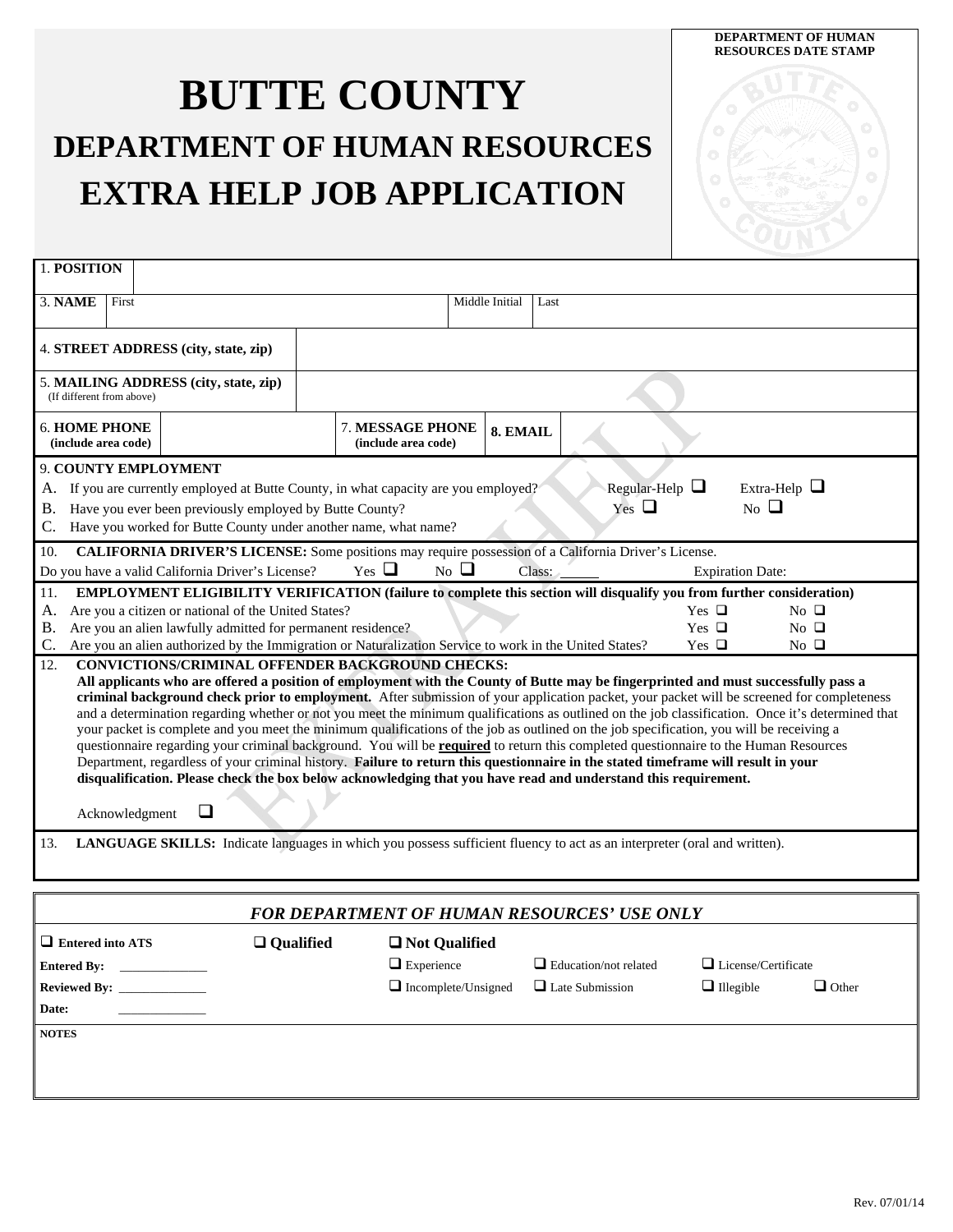#### **EDUCATION AND TRAINING**

**Please read the minimum qualifications section on the job announcement before continuing. Copies of transcripts, diplomas, certifications, licenses, etc., must be submitted with the application as appropriate, based on the minimum qualifications of the job announcement. Official transcripts may be required upon request.** 

| 14. | NAME AND LOCATION OF COLLEGE, UNIVERSITY,<br><b>BUSINESS, TRADE, OR SERVICE SCHOOLS</b> | <b>DEGREE MAJOR</b> | <b>CREDITS</b><br><b>EARNED</b> | <b>DEGREE</b><br><b>TYPE</b> | <b>YEAR</b><br><b>ISSUED</b> |
|-----|-----------------------------------------------------------------------------------------|---------------------|---------------------------------|------------------------------|------------------------------|
|     |                                                                                         |                     |                                 |                              |                              |
|     |                                                                                         |                     |                                 |                              |                              |
|     |                                                                                         |                     |                                 |                              |                              |

| 15. | PROFESSIONAL LICENSE/REGISTRATION/CERTIFICATE:                                                                | <b>NUMBER</b> | <b>ISSUE DATE</b> |                      | <b>EXPIRATION</b><br><b>DATE</b> |
|-----|---------------------------------------------------------------------------------------------------------------|---------------|-------------------|----------------------|----------------------------------|
|     |                                                                                                               |               |                   |                      |                                  |
|     |                                                                                                               |               |                   |                      |                                  |
|     |                                                                                                               |               |                   |                      |                                  |
| 16. | HIGH SCHOOL: Are you a high school graduate, or have you passed the high school equivalency tests or the GED? |               |                   | Yes $\Box$ No $\Box$ |                                  |
|     | Name and location of high school attended:                                                                    |               |                   |                      |                                  |

#### 17. **EXPERIENCE:**

BEGIN WITH YOUR **MOST RECENT EXPERIENCE**. GIVE DETAILS ON THE EXPERIENCE THAT YOU BELIEVE MEETS THE MINIMUM REQUIREMENTS FOR THIS RECRUITMENT. **LIST ALL POSITIONS/JOBS SEPARATELY. DO NOT** USE "SEE RESUME" OR SIMILAR EXPRESSIONS FOR ANY OF THE REQUESTED INFORMATION ON THIS FORM. RESUMES MAY BE ATTACHED AND ARE ENCOURAGED, BUT **WILL NOT** BE ACCEPTED IN PLACE OF A **PROPERLY COMPLETED** BUTTE COUNTY APPLICATION FOR EXAMINATION. IF MORE SPACE IS NEEDED, JOB DUTIES MAY BE **CONTINUED** ON REGULAR PAPER.

### *THE FOLLOWING SECTION MUST BE COMPLETED EVEN IF ATTACHING A RESUME.*

| FROM (mo./yr.)                                  | $TO$ (mo./yr.) | <b>JOB TITLE</b>                                                     |                          | <b>EMPLOYER</b> |                           |              |                         |
|-------------------------------------------------|----------------|----------------------------------------------------------------------|--------------------------|-----------------|---------------------------|--------------|-------------------------|
| TOTAL: Years                                    | Months         | <b>SUPERVISOR'S NAME/TITLE</b>                                       |                          | <b>ADDRESS</b>  |                           | <b>PHONE</b> |                         |
| <b>HOURS PER WEEK:</b><br>Do not put "various." |                | SALARY<br>\$<br>per                                                  | <b>NUMBER SUPERVISED</b> |                 | <b>REASON FOR LEAVING</b> |              |                         |
| <b>DUTIES:</b>                                  |                |                                                                      |                          |                 |                           |              |                         |
|                                                 |                | If you are currently employed, may we contact your present employer? |                          |                 |                           | ⊔<br>Yes     | $\overline{N_0}$ $\Box$ |

| $FROM$ (mo./yr.)                                | $TO \, (mo./yr.)$ | <b>JOB TITLE</b>        |                   | <b>EMPLOYER</b> |                           |       |
|-------------------------------------------------|-------------------|-------------------------|-------------------|-----------------|---------------------------|-------|
|                                                 |                   |                         |                   |                 |                           |       |
| TOTAL:<br>Years                                 | Months            | SUPERVISOR'S NAME/TITLE |                   | <b>ADDRESS</b>  |                           | PHONE |
| <b>HOURS PER WEEK:</b><br>Do not put "various." |                   | <b>SALARY</b><br>per    | NUMBER SUPERVISED |                 | <b>REASON FOR LEAVING</b> |       |
| <b>DUTIES:</b>                                  |                   |                         |                   |                 |                           |       |